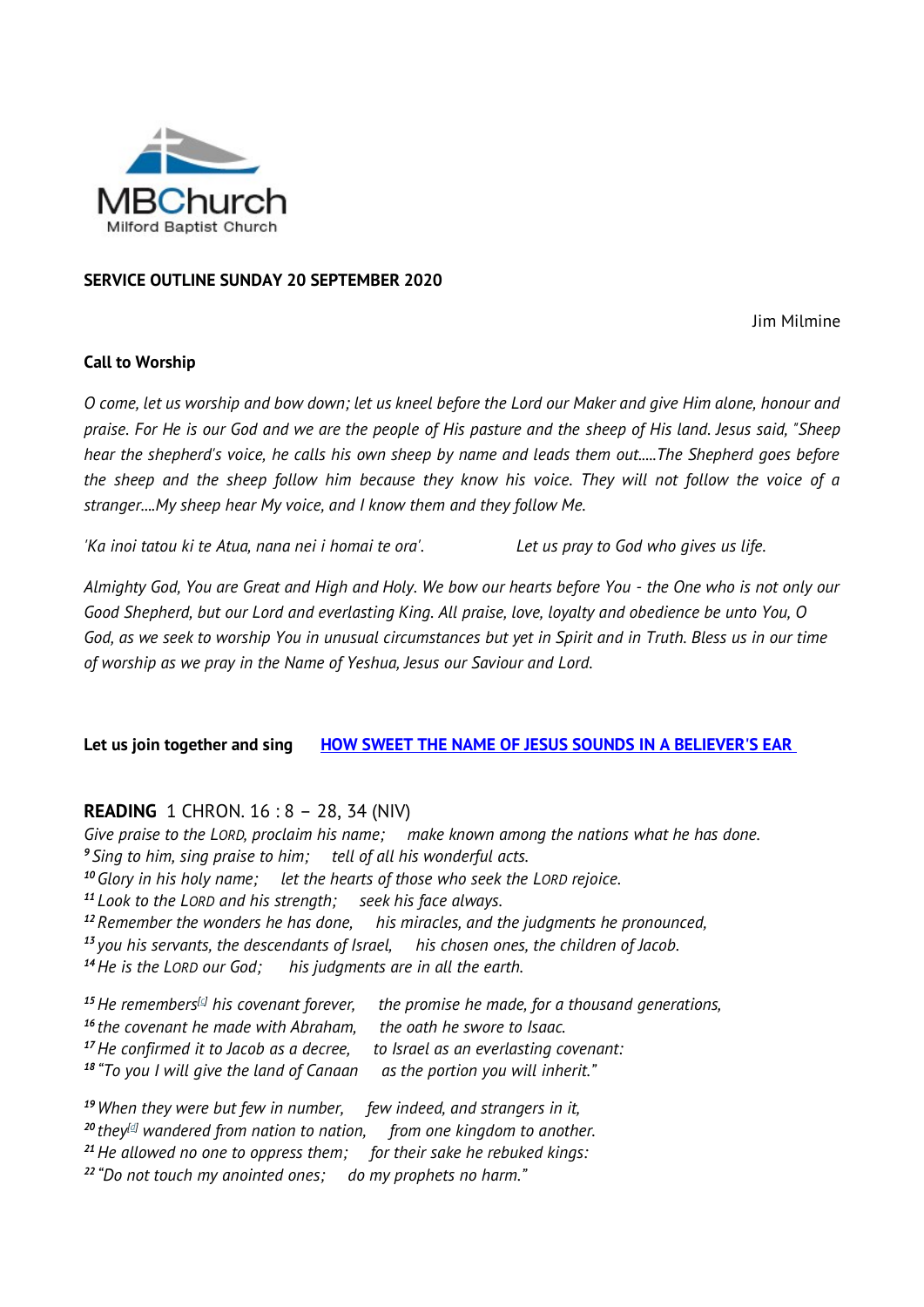*<sup>23</sup> Sing to the LORD, all the earth; proclaim his salvation day after day. <sup>24</sup>Declare his glory among the nations, his marvellous deeds among all peoples.*

*<sup>25</sup> For great is the LORD and most worthy of praise; he is to be feared above all gods. <sup>26</sup> For all the gods of the nations are idols, but the LORD made the heavens. <sup>27</sup> Splendour and majesty are before him; strength and joy are in his dwelling place.*

*<sup>28</sup> Ascribe to the LORD, all you families of nations, ascribe to the LORD glory and strength.*

*<sup>34</sup>Give thanks to the LORD, for he is good; his love endures forever.*

## **Prayer of Adoration and Confession:**

*Almighty God, You are immortal, invisible and the only wise and eternal God. You O God have created all things and You alone are the Sustainer of all things. You have given us, Your created beings, the hearts and minds to be able to rejoice in Your creation. Most of all we thank You O God, for the amazing gift You have sent to a fallen world - the Lord Jesus Christ , who became a man of flesh and blood to interconnect with us - mere mortals in a fallen world.*

*We thank You O Lord, for Your redeeming love, shown to us in paying the penalty of our sinfulness on the cross and rising again from the dead, giving us hope in the eternal life to come - promised to all those who are in You and who look forward to and will love Your appearing.*

*Forgive us we pray for those things we have thought, said and done which have grieved You. Forgive us if we have been grumblers, complainers, or just simply bad-tempered, being ungrateful or ungracious to those around us - especially during this testing time of 'lock-down'. May we, O Lord in the coming weeks, renew our faith and trust in You, as we seek to be the people You really want us to be.*

*In Jesus' Name we pray. Amen.*

# **Let us again sing together [LORD I COME TO YOU, LET MY HEART BE CHANGED, RENEWED.](http://www.viewpure.com/CL1POv2eY04?)**

# **Prayer of Thanksgiving and Supplication**

*O Lord, You are the Good Shepherd - the One who tends, feeds, leads, guides, protects and especially cherishes the sheep. We give You our thanks for watching over us as individuals, as a church and as a country during this continuing time of pandemic. We humbly pray for the thousands around the world who are mourning the loss of relatives and friends through this time. We pray for those who have contracted Covid 19 and are desperately wondering where it will lead. We pray for the doctors and nurses and front-line workers risking their own lives to help others. We pray that world-wide, people will raise their heads from their plight, to see the One who is willing to come alongside and heal physically and spiritually. May Your Kingdom grow exponentially through this difficult time and may Your Kingdom and Your Will eventually be done on earth as it is in Heaven.*

*We pray for those in our Fellowship who need special healing and help at this time: Amal Babahami, Marie and Jim Clark, Nelli Gorobets, Maurice Bartlett, Frank Corin, and Pat Jagger. We pray for guidance and wisdom for our Leadership Team as it considers the future nature of our Church and the calling of a Pastor.*